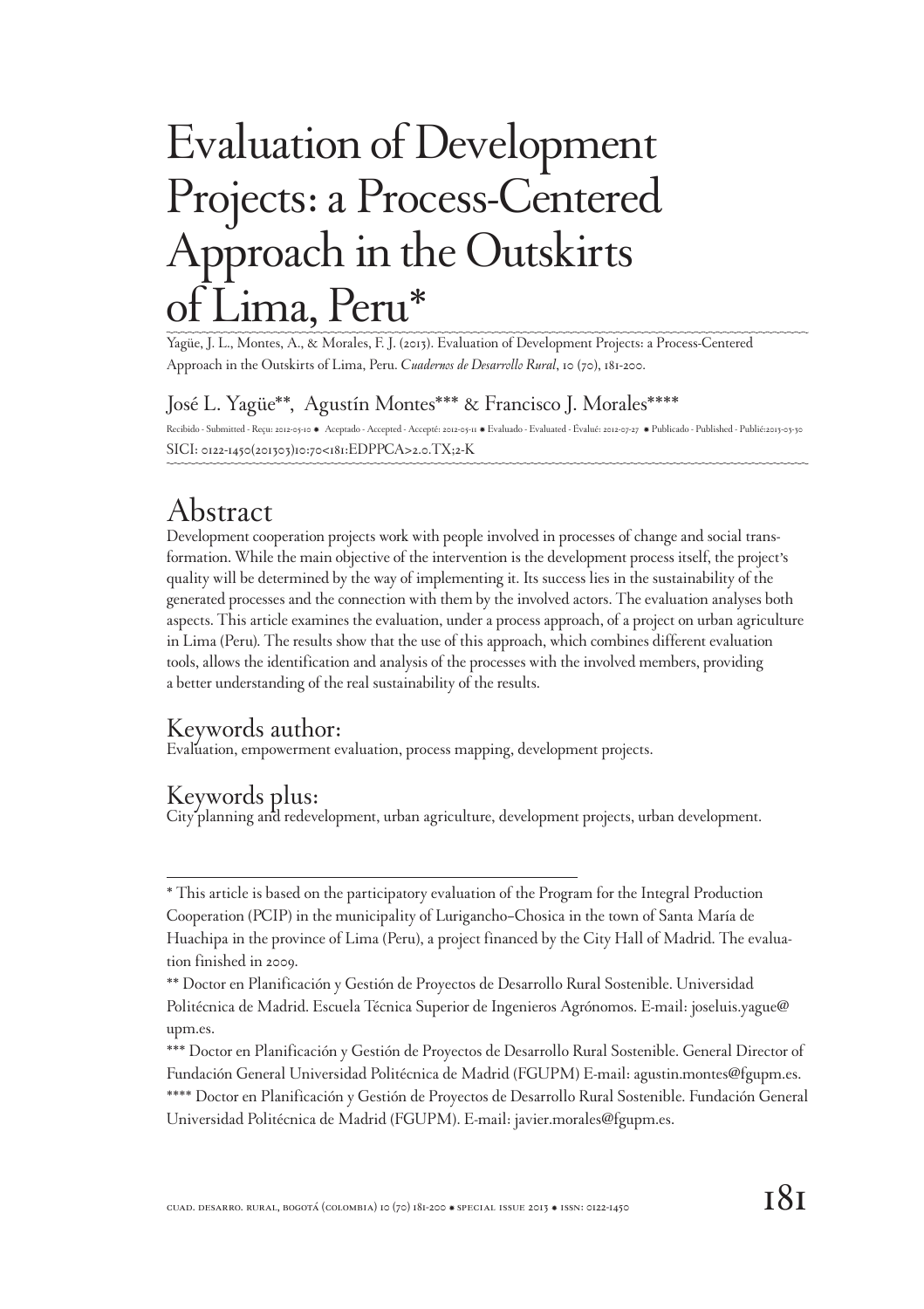## Evaluación de proyectos de desarrollo: un enfoque centrado en procesos en los suburbios de Lima, Perú

#### Resumen

Los proyectos de desarrollo trabajan con personas inmersas en procesos de cambio y transformación social. La vía de ejecución determina su calidad, siendo el propio proceso de desarrollo el objetivo de la intervención. Su éxito radica en la sostenibilidad de los procesos generados y la integración en los mismos de los actores implicados, lo que constituye el objeto de la evaluación. Este artículo analiza la evaluación, con un enfoque centrado en procesos, de un proyecto de agricultura urbana en Lima (Perú). Los resultados muestran que la utilización de este enfoque, que combina diferentes herramientas de evaluación, permite identificar y analizar procesos junto a los actores implicados, proporcionando una mejor comprensión de la sostenibilidad real de los resultados.

#### Palabras clave autor:

Evaluación, proyectos de desarrollo, mapeo procesos, empowerment evaluation.

#### Palabras clave descriptores:

Planificación urbana y desarrollo, agricultura urbana, proyectos de desarrollo, desarrollo urbano.

## L'évaluation de projets de développement: une approche focalisée aux processus à l'extérieur de Lima, Pérou

#### Résumé:

Les projets de développement travaillent avec des personnes impliquées dans les processus de changement et de transformation sociale. Le chemin d'exécution détermine sa qualité, le processus de développement c'est l'objectif principal de l'intervention. Son succès réside dans la durabilité des processus et la liaison des impliqués, qui sont l'objet de l'analyse des évaluations. Cet article discute l'évaluation centrée dans les processus, d'un projet d'agriculture urbaine à Lima (Pérou). Les résultats montrent que l'utilisation de cette approche, qui combine des différents outils de l'évaluation, travaillent ensemble pour identifier et analyser les processus avec les intervenants. Ce qui génère une meilleure compréhension de la véritable durabilité des résultats.

#### Mots-clés de l'auteur:

Evaluation, projets de développement, cartographie des processus, empowerment evaluation.

#### Mots-clés descripteur:

Urbanisme et développement, agriculture urbaine, projets de développement, développement urbain.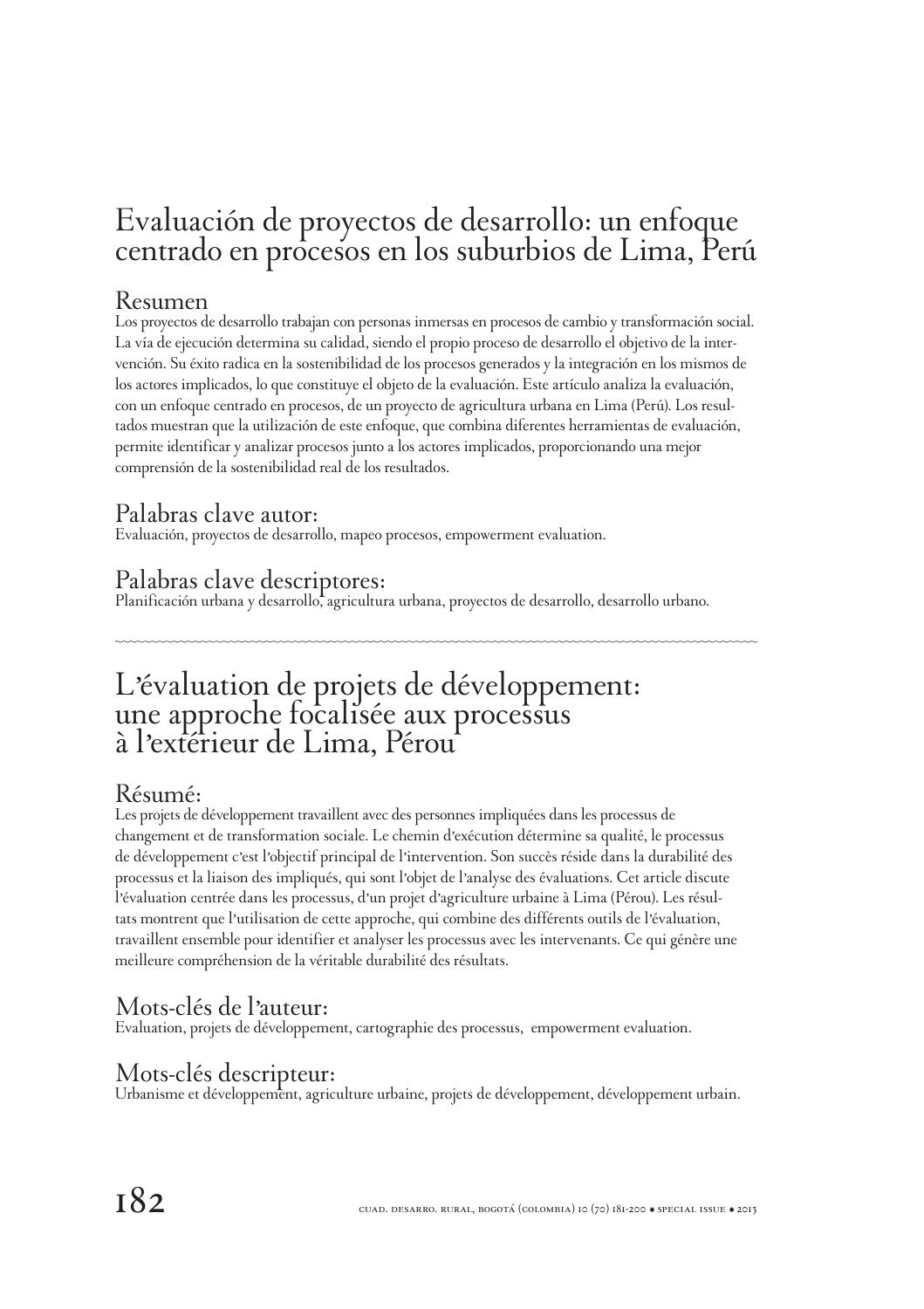## Introduction

The concept of development, linked to the economic development, has experienced an important change since the 1980s. Initially, an environmental approach was incorporated (World Commission on Environment and Development, 1987) which led to the introduction of the concept of sustainable development. At the same time, the approach was widened and included the basic needs (OIT, 1976; Streeten, 1986; Ul Haq, 1995), which opened the doors to civil participation, through NGOs (Hidalgo Capital, 1998). Deeprooted in this, a focus on skills and human development arose (Sen, 1983; 2004). We can also consider the territorial approach, in the sense of a determined interest in the spatial dimension of the social and economic phenomenon (De Janvry & Sadoulet, 2004) and close the gap between the development planning process and the specific situations being faced in the different territories (Cazorla, 2004). As a result, excluding the last decade of the 20th century, with the preponderance of the Washington Consensus' of the neoliberal stances (Williamson, 2003), the concept of development has progressively become wider, in order to include aspects related to culture, the environment and the idiosyncrasy of the societies that are the focus of the international aid, by means of cooperation projects.

Development cooperation projects have factors of differentiation from others. These projects work with people and organisations, which are placed through an intense process of change, that involve as well a change in their environment. Planning in regard to development projects can be related to social orientation and social transformation processes (Cazorla & Friedmann, 1995). Therefore, there is an increased level of uncertainty with respect to the solutions in each phase, which could cause significant differences between the original project and the actual result. As a consequence, the most conventional project initiation is replaced by projects that are designed by multidisciplinary teams of professionals, in which human needs and opinions, of those affected by the project, play a crucial role in the process of decision making (Alier, Cazorla, De los Ríos & De Gracia, 1999). Furthermore, in most of the cases, they are not independent units, but parts of a programme (regional, national, or of a financial agency) within a logical process for organising actions in the public domain whose activities are linked, influencing each other, and their results affect the sustainability and development of a territory (Cazorla, De Gracia & Trueba, 1995).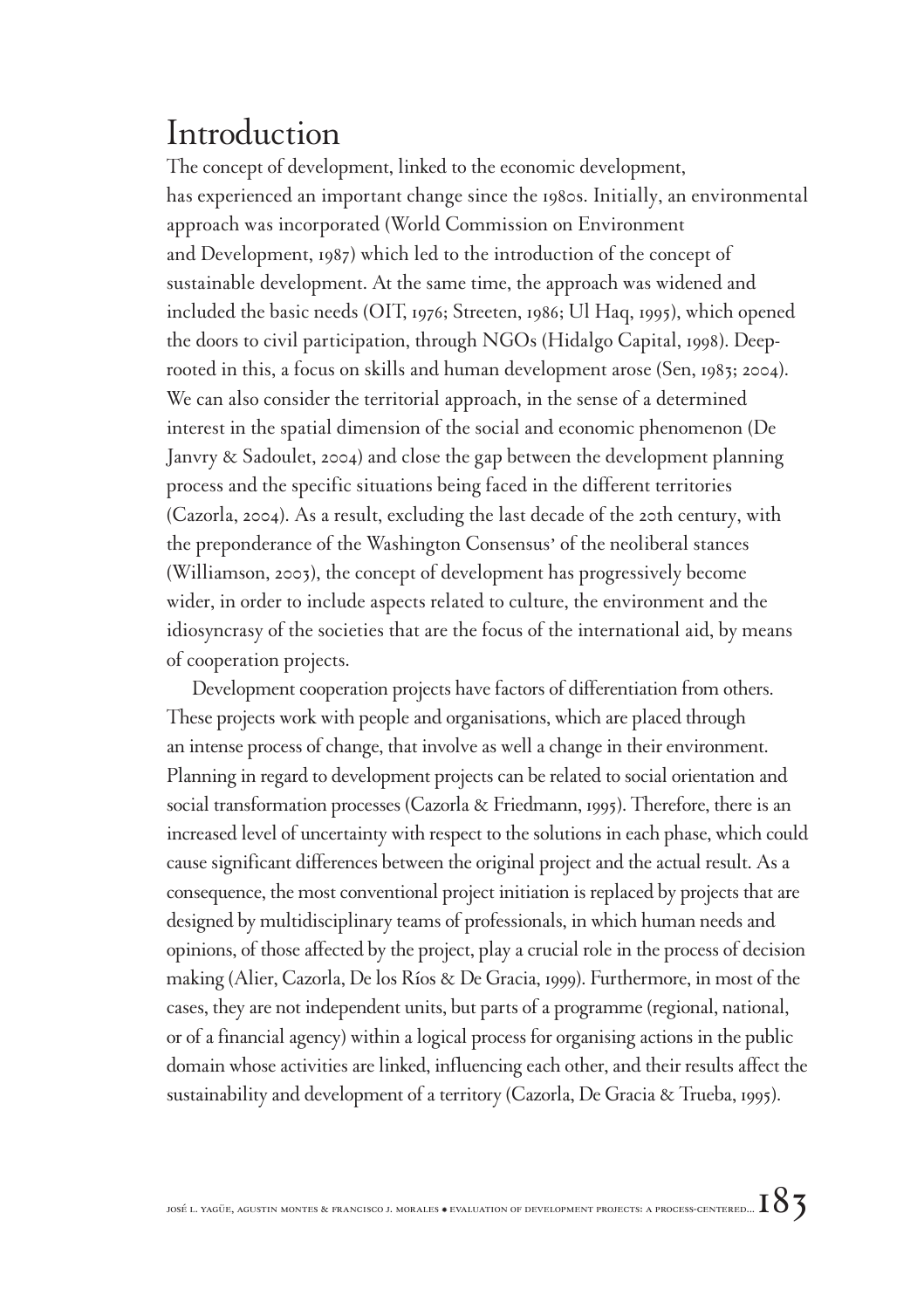At the beginning of the 21st century, the policies issued to help in the development are going through an intense period of reflection, characterised by the international concern for analysing the effectiveness of aid. The aspects related to the financing and execution of the cooperation projects have been discussed at various international forums (UNO, 2002, 2005, 2008 & 2010). What stands out amongst the topics of concern are related to transparency and the effectiveness of aid, which results in a requirement to evaluate cooperation interventions from a wider perspective, involving and offering a more important role to the affected members of the population. Although the requirements of the financial agencies continue to focus on the efficiency and effectiveness of how the projects are carried out, and in particular the results achieved, the need to measure the long term impact and sustainability, is becoming more important in order to determine the quality of a cooperation project.

In this sense, the chosen "path" for executing a development project can determine its quality, taking into account that the development process itself is the main objective of the intervention (Ferrero, 2003; Varela de Ugarte, 2007). Therefore, the ability to adapt and be flexible in order to face the changes in the environment and strengthen the processes, become important factors to determine the quality and sustainability of the projects. The success of these projects depends on the sustainability of the processes that are created, and the link and integration between them and the actors involved. This builds the core of the evaluation's analysis.

This approach requires a focus on the processes that are implemented by the project and the learnings that arise from this experience, rather than on the direct short-term results. This requires a change in the monitoring and evaluation systems and tools. The contribution of the evaluation culture has gained global recognition (Diaz-Puente, Cazorla & Dorrego, 2007), and has achieved an increased influence on the promotion of the change processes (Kirkhart, 2000) as well as on training and learning (Taut, 2007).

Evaluation is no longer a simple tool to validate aid, it has become a mechanism of learning that feeds back the information to those who make the decisions. In short, the concept of evaluation can be defined as the external activity of an intervention (as systematic and objective as possible), which regularly carries out a thorough analysis and assessment of the intervention, or the specific aspects of it, based on specific criteria and standards, and with the objective of learning and continuing improving (Díaz-Puente, 2003).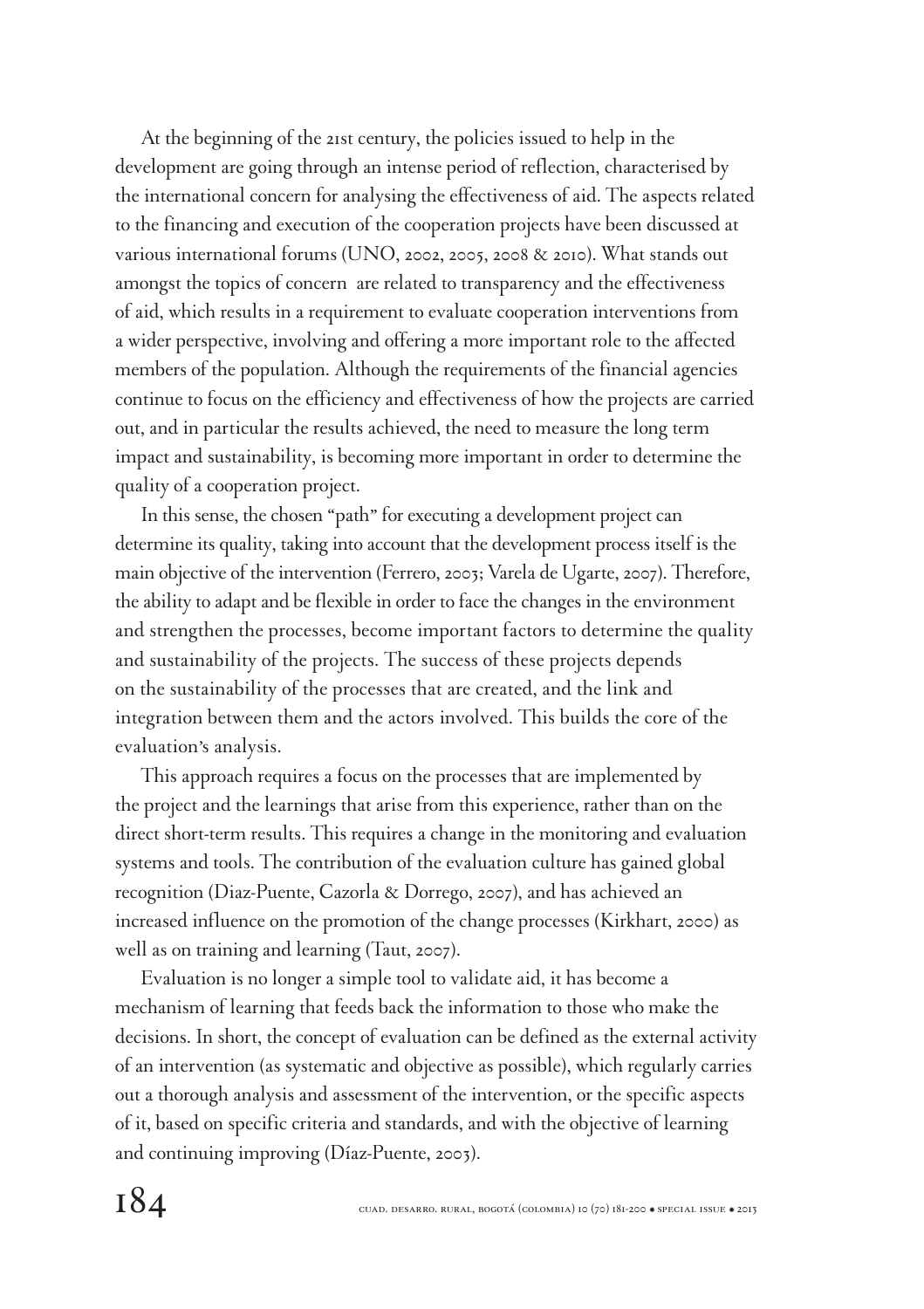The evaluation requirements have as an objective the participatory evaluation based on the ongoing contact between the evaluators and the project team, as well as on the knowledge of the criteria and the 'knowhow' of the affected groups. This allows the creation of learning processes as a result of the evaluation itself. Evaluation should benefit all those involved and should exploit their contributions, with social participation seen as an important source of information for increasing the social capital and stimulation.

This approach on the participative evaluation has its roots on the techniques of the Rapid Rural Appraisal and its evolution as Participatory Rural Appraisal, which it was applied during the 80's (Chambers, 1983, 1994, 1995). This approach already proposed that the local population had to be involved in the research and analysis, and it also emphasized in the mutual learning. It generated different families of approaches or widely used methodologies such as the Participatory Learning and Action (Singh, K., 2001), shaping a trend focused on the empowerment, learning and the processes that activate the projects of development (Geilfus, 1997).

The theoretical framework defined by Cazorla as Working with People (Cazorla, De los Ríos & Yagüe, 2011; Cazorla & De los Ríos, 2012) provides a working approach that includes a suitable framework for managing this knowledge. Incorporating the social learning and the participation principles (Friedmann, 1993; Cazorla & Friedmann, 1995), its main assumption is that all the effective learning arises from experiences with change: the population affected by the projects actively participate in the planning, in order to validate the knowledge they experience, providing a mutual learning between the expert and the affected population (Cazorla et al., 1995). The latter suggests to put an emphasis on the participatory evaluation, starting on their intrinsic interests and perceptions. This contributes significantly to the improvement of the learning processes initiated by the project, that generate important "empowerment" dynamics, a better exploitation of the results, as well as a joint analysis process in order to identify the best practice (Díaz-Puente, Yagüe & Afonso, 2008). The distance between the "evaluator" and the person "evaluated" is reduced, when the professional encourages and facilitates the discussions that arise.

However as it was mentioned in the introduction, there are concerns on the effectiveness of the aid, especially because of the world's economic crisis in which the agencies and financial entities are dramatically reducing their resources. Therefore, new approaches are strong towards the results (Vähämäki,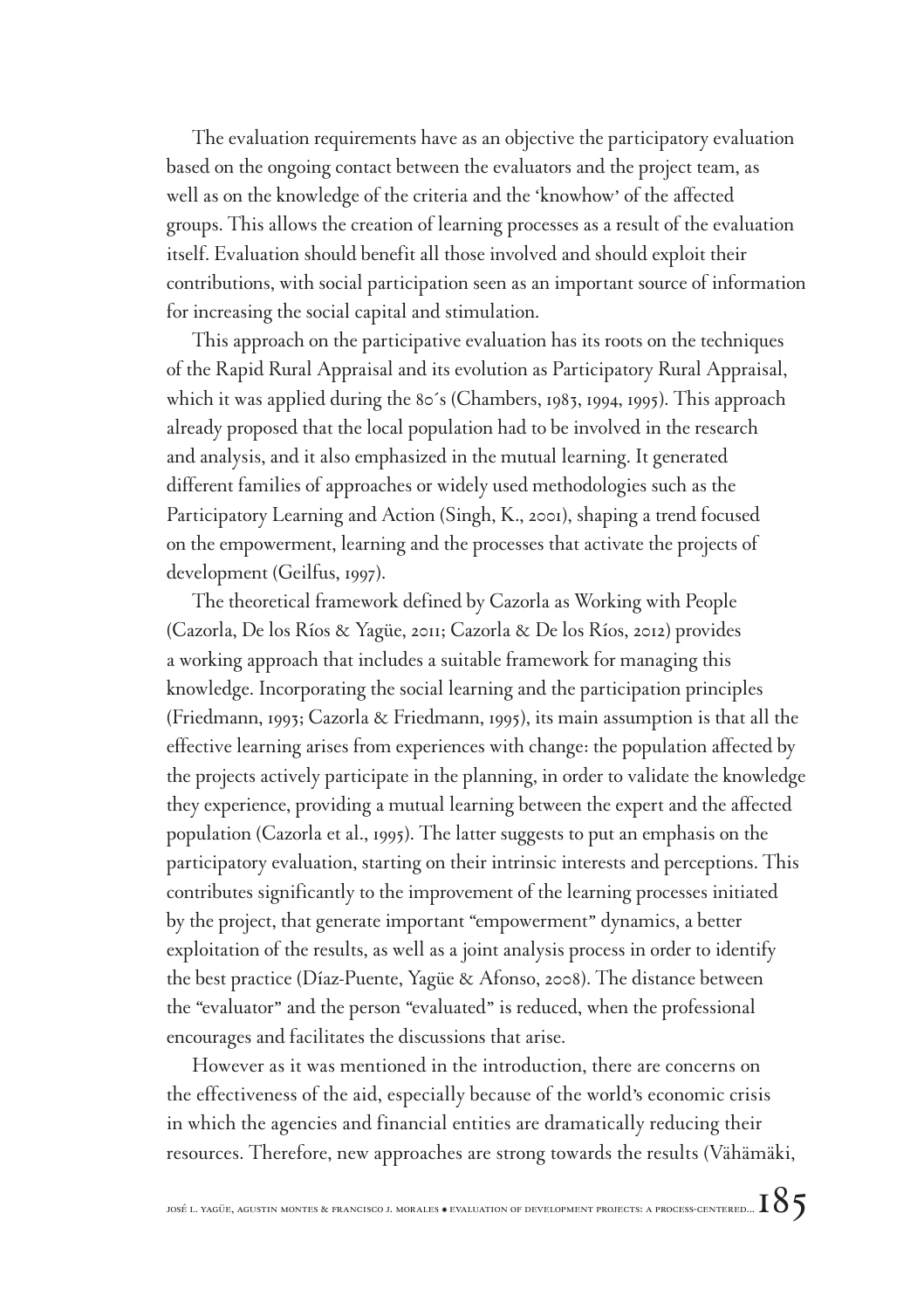Schmidt & Molander, 2011). In this sense, we have to mention an interesting proposal, which, after 2006 has been shaped by researchers of the Centre for Global Development under the title of Cash on Delivery Aid (COD) (Barder & Birdsall, 2006; Birdsall & Savedoff, 2010). This approach contemplates a pact or a contract between the donors and the beneficiaries (state agencies, aid recipient organizations), to whom the full responsibility is given over the funds, under the premise that the donor pays for the obtained results. The interest that has generated (Birdsall, Mahgoub & Savedoff, 2010) is compared to the questioning of the model (Rogerson, 2011; Vähämäki, Schmidt & Molander, 2011), but obviously the preconditions to apply this standpoint or a similar one is a good measurement of the performance and a credible way to verify it, and more if it is established as it is considered in the approach, as a possible annual framework for the measurement and payments.

We can say that the basic problem is still the same: it seems clear that the matter lies in finding new methodologies that allow the conciliation between the reports based on measurable objectives with a participative focus based on processes that help to "evaluate" the sustainability of these results in a medium term. Even more, methodologies that could be included in a temporary framework that allows a quick decision making, whether to justify the new aid programs, the continuity of a project or even, as it is proposed by the COD approach, the order of payment for the obtained results.

This article describes the experiences based on the focus on processes, within the evaluation of a project financed by the Madrid City Council (Spain) in Lurigancho-Chosica, in Lima (Peru). In the project a combination of evaluation tools has been tested (mixing methods), which is a common approach for evaluating the programmes (Green & Caracelli, 1997; Hishigsuren, 2007; Lawrenz & Huffman, 2002), based on the fact that the combination of methods widens the potential analysis, compared to a single approach (Waysman & Savaya, 1997). The methodology that is described in the following section influences the tools that allow the incorporation of the evaluation processes.

## 1. Methodology applied to the case study

Figure 1 shows the methodological approach with the main tools that were used. Based on the three conventional stages (structuring, observation & analysis, and results). It is structured on key questions that provide a suitable approach for the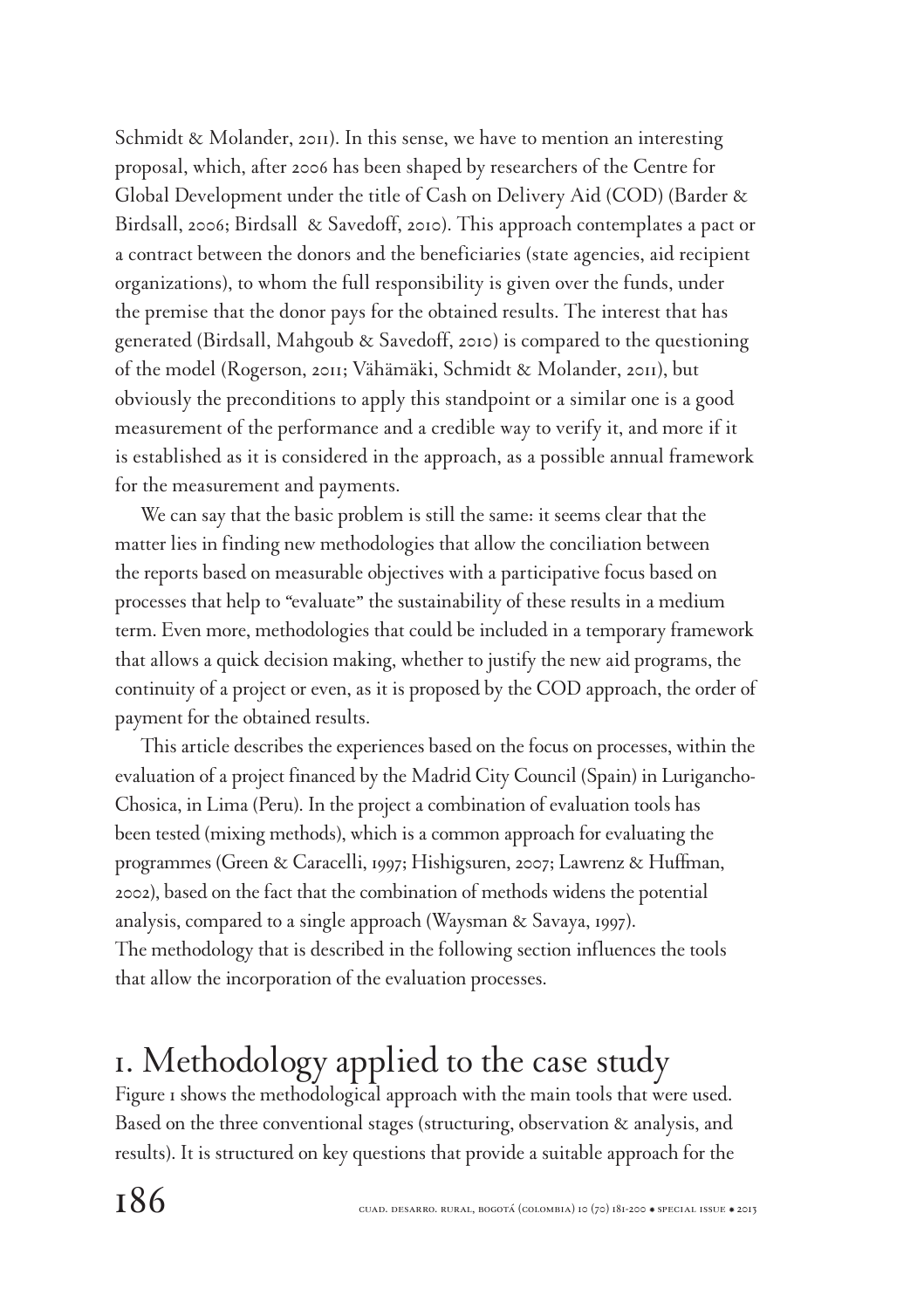definition of the evaluation content. This is the most widespread model used for evaluation in the European Union (Commission of the EU, 1994).

The objective of the structuring phase is to organize the development intervention situation, deepening the knowledge of the different factors that influence the evaluation and the future sustainability. Therefore, during this phase the first participative tool introduced to evaluate the processes is: the Process Mapping.

The objective of the Process Mapping is to identify the processes and subprocesses (both stated or underlying) that have arisen throughout the project. The tool helps, with self-awareness, among the project team, as they can see the activities that are taking place outside of the strategy envisaged, allowing them to identify the processes that really occur as a logical result of the activities, and establish whether these align with what was planned. Although the mapping of results has previously been applied by evaluators (Patton, 2001; Earl, Carden & Smutylo, 2001), the Process Mapping involves a tool that is usually associated with industrial and corporate disciplines, and whose effectiveness for understanding the complex processes (Pojasek, 2005) and how an organisation works, really stands out (Matsumoto, Stapleton, Glass & Thorpe, 2005). It also validates and disseminates strategic changes, by a transformation way, and not only analytical (Fenton, 2007). This makes it a useful tool that can be used for evaluation and learning processes, the latter of which arises from the process of creating the map itself.



FIGURE 1. A methodological diagram of the evaluation of the PCIP in Lurigancho-Chosica. Original diagram. Source: the authors.

josé l. yagüe, agustin montes & francisco j. morales  $*$  evaluation of development projects: a process-centered...  $187$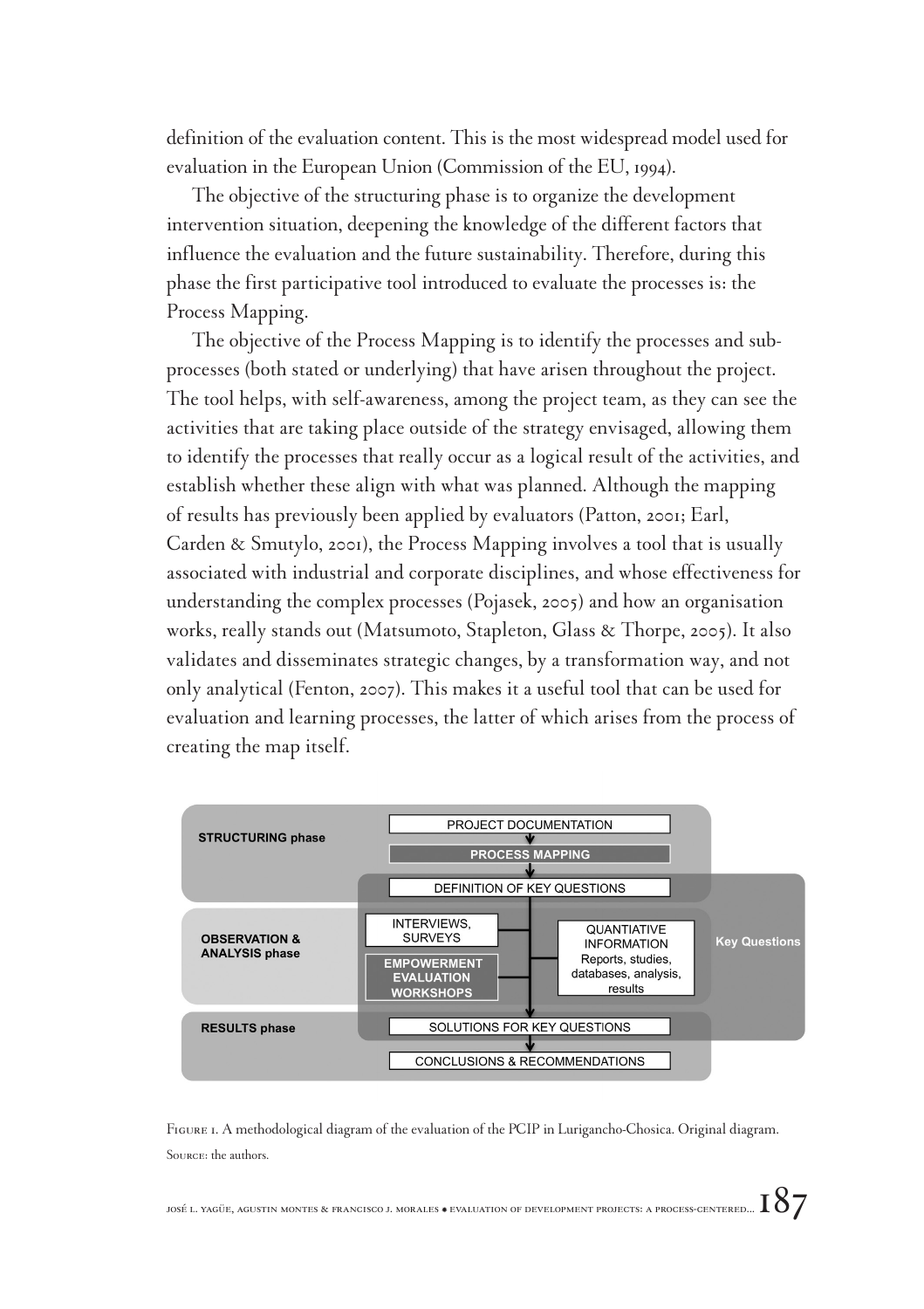The sequence used (whose objective is to consider the activities that are being carried out and their relative priorities), follows four stages: 1) To review monitoring reports, identifying the activities recorded by the team itself and the evaluator, locating these on the map, with the objective of establishing the relationships that uncover the processes that are generated. 2) Individual interviews, carried out by the evaluator with each member of the project team in order to establish whether the activities described can then be divided or put into processes or sub-processes, to understand the relationships between them and determine whether there are any activities that have not been included in the reports. This information is used to create a complete map of processes and sub-processes. 3) The evaluation workshop. The entire project team is involved and a joint learning process is produced, which provides a global view of the activities carried out and the processes identified by the evaluator. These are compared to the original project strategy in order to determine which areas have been covered. 4) The creation of the final map, by agreeing the names of each process.

Following on from this, the key questions are defined by the project team and the evaluator, during a group session in the final process of the map evaluation workshop. This is the first learning process directed by the project managers. The evaluation questions do not correspond with the initial strategy, they are adapted to the strategy that was actually followed and the processes that were identified.

Like in any other evaluation, the information and documentation task in the observation and analysis phase always includes a revision of the documentation within the various reports, databases, publications, etc., that have been generated from the project. Other tools are also used in parallel, such as the economic analysis of cases. The evaluators should also carry out a practical observation process that allows them to experience the reality of the project, while being viewed as contributors by the other participants. This allows the evaluator to highlight the rational processes that could have remained hidden. Therefore, the participative tools are implemented to allow qualitative information to be generated. These include more conventional methods such as interviews with key people, focus groups and surveys<sup>1</sup>.

However, the approach of the processes oriented to sustainability is supported during this phase by a new participative tool, the Empowerment Evaluation Workshops. This tool is an instrumental part of the overall evaluation model, and is supported by the empowerment theory (Zimmerman, 2000). It has been

<sup>1</sup> A vast bibliography is available, but we used the UD-NORAD (1997) as a basic and traditional reference.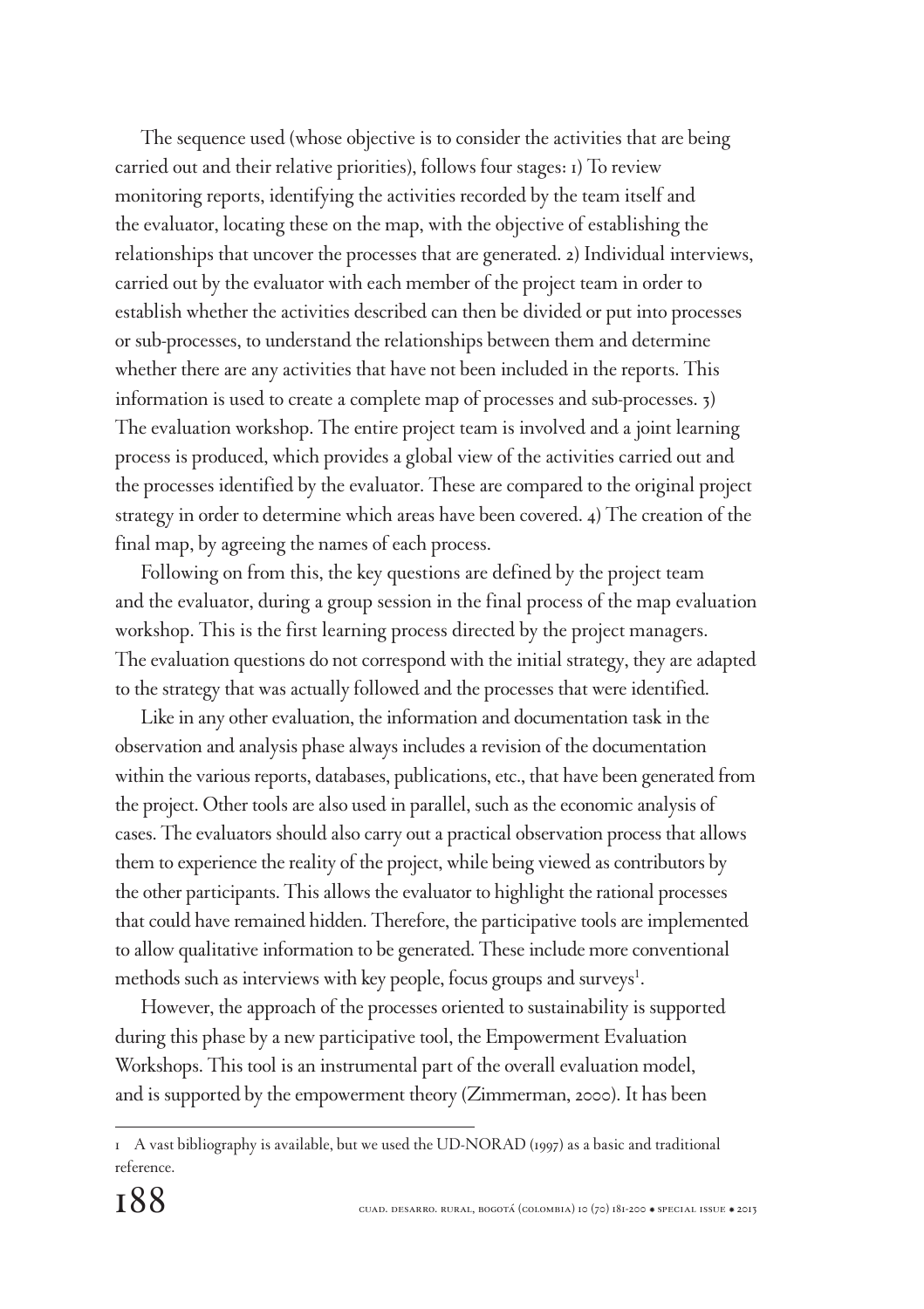mainly developed by David Fetterman and his colleagues (Fetterman, Kaftarian & Wandersman, 1996; Fetterman, 2001; Fetterman & Wandersman, 2007). The empowerment Evaluation involves the use of concepts, techniques and evaluation results in order to encourage the improvement and self-determination, which is defined as the ability to decide our own future. It is fundamentally a democratic process: the entire community, and not just an individual, an external evaluator, or an internal manager, is responsible for the evaluation process (Fetterman & Cazorla, 2007). The main differentiator of the Empowerment Evaluation, compared to other tools, is its acknowledgement and deep respect for training people in order to create knowledge and generate solutions based on their own experiences (Fetterman, 2001), while wanting to create an organisational culture of learning and evaluation.

Therefore, the Empowerment Evaluation Workshops can only be directed to project groups that are capable of applying this learning in order to use it in the future. It is therefore the role of the evaluator to identify them within the existing groups with common objectives or interests and involve them in the identified processes.

The workshop mechanic follows three stages (Fetterman, 2001; Millers & Lennie, 2005): 1) To identify a mission and a vision. The objective is to ask the participants for phrases that capture the mission and vision of the project, and agree with the key phrases that represent the values of the different actors involved. 2) To achieve a balance. Doing a brainstorm of ideas and asking the participants to score the activities that are most important within the project, in order to determine their strengths and weaknesses, and 3) planning for the future. In this phase realistic objectives are identified for each activity, as well as activities that would help to achieve these objectives and the type of information required to measure and monitor progress.

Once all the quantitative and qualitative information has been collected, the evaluator can answer the key questions. To achieve this, a methodology based on five steps is used (Diaz-Puente, 2003): description and clarification of the purpose of the question. Definition of the evaluation criteria. Analysis of the information for the answer. Answer, conclusions & recommendations. Description of the limitations of the project on the question.

Finally, the conclusion and recommendations, which can now answer two different aspects: First, a description of the cooperation project's level of success, evaluating its achievements against the original design. Second, an analysis of the key strengths and areas of improvement for the project, based on the projects that were implemented and the participation of the beneficiaries within these,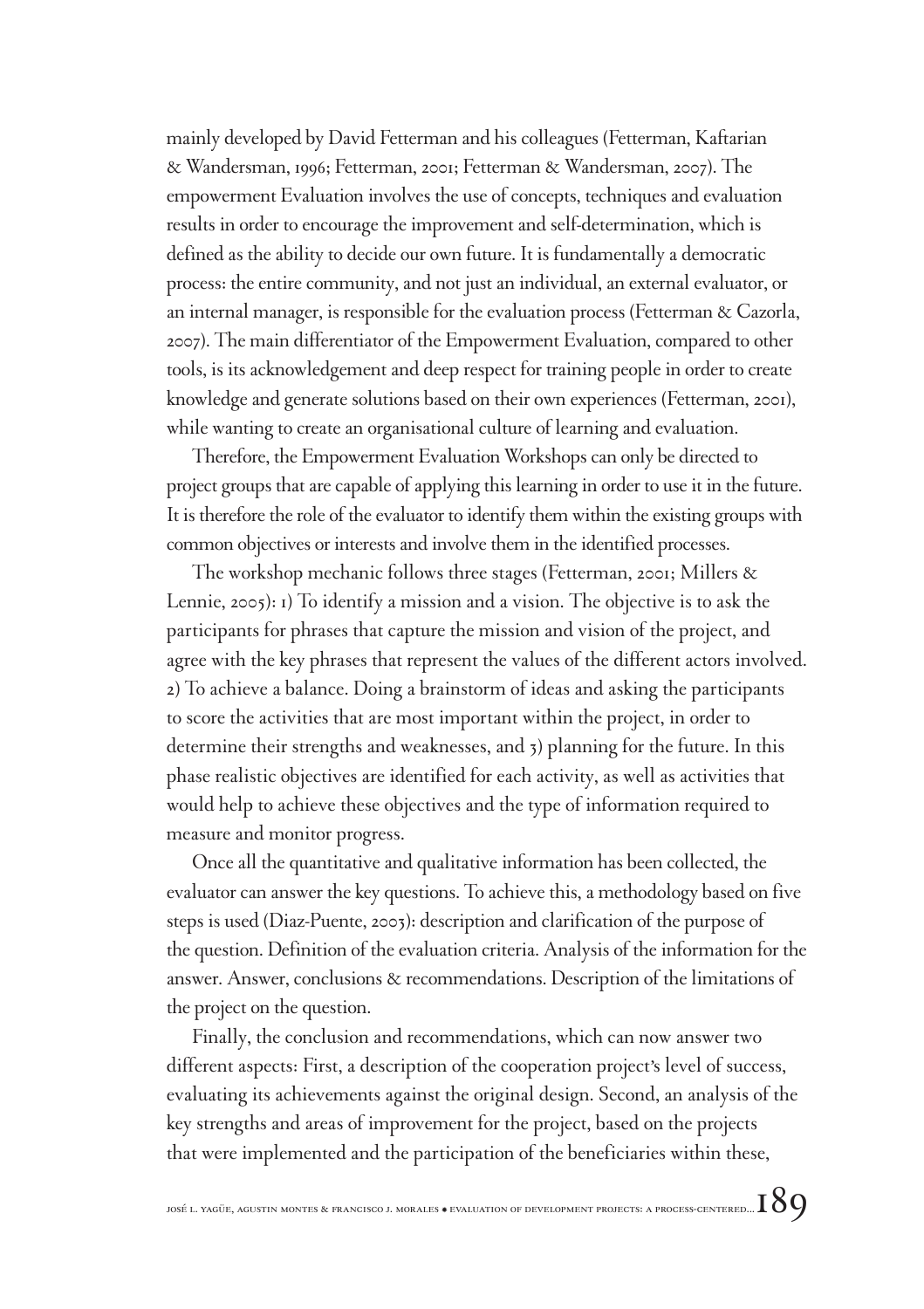improving the understanding of the project's future sustainability. Note that the methodology does not omit the quantification of the results of the Project, but put them together in the context of the processes that have generated them, in order to make a judgment about the expected sustainability.

## 2. Results of applying the model to the PCIP in Lurigancho-Chosica

The aforementioned methodology was applied to the final evaluation of the Programme for Productive Integral Cooperation (PCIP) financed by the Madrid City Council between 2006-2008. The objective was to contribute in the solution of the urban poverty problems experienced by two of the districts in Lima's East Cone area (Peru): Lurigancho-Chosica and Santa María de Huachipa, a clear example of what has become known as the "urbanisation of poverty" (Wratten, 1995): in the area affected by the project, whose population is 5,713 and includes 1,245 families, the standard of living is of extreme poverty, with 98% of families lacking drinking water, 50% with no electricity and only 40% living in homes made of concrete.

The Technical University of Madrid (GESPLAN Research group) and the International Potato Center's (CIP) Urban Harvest programme (global initiative for urban and peri-urban agriculture), both participated in the PCIP<sup>2</sup> . The conceptual framework of the Urban Harvest programme (Prain, 2006) is based on an integrated model for urban agricultural production, with a systematic, planning and participative approach, facilitating the social learning among different actors such as producers, local governments, research and development organisations, and grassroots groups (Salvo, Arce & De los Ríos, 2006).

The results were on five main areas: training urban farmers and municipal managers. Strengthening local institutions, such as municipalities, associations of producers, irrigation committees, associations of landowners, etc. Social development, with social activities for supplying food and environmental awareness. Rotary fund for micro investments, in order to stimulate productivity and improve commercialisation. Finally, the transfer of results and spreading practices to other municipalities.

<sup>2</sup> The Urban Harvest is a global initiative by the Consultative Group on International Agricultural Research (CGIAR), coordinated by the International Potato Center. Its purpose is to turn the agriculture within and around the cities into a productive and essential part of the cities across Africa, Asia and Latin America.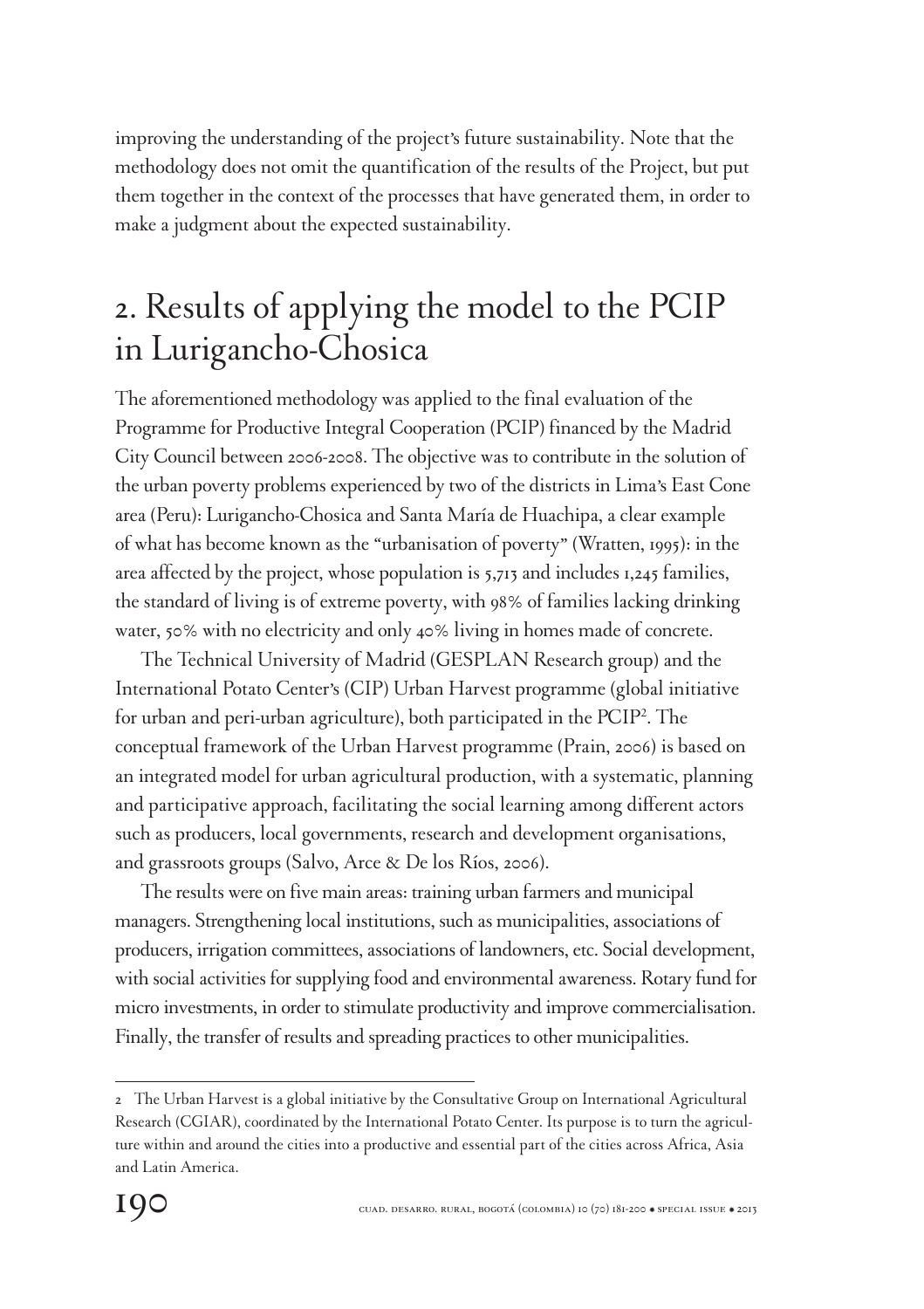The application of the aforementioned methodology was agreed during 1 process of mapping workshop and 4 empowerment evaluation workshops, as well as a round of interviews with key sources, three economic analysis case studies and a process of surveying beneficiaries of microfinance. The following section discusses some of the results that were achieved due to the implemented methodology, which otherwise would have being unnoticed.

### 2.1. Identification of an intervention strategy and implemented processes

The Process Mapping led to the creation of the map that is shown in figure 2 (the original one lists all of the individual activities and processes), which includes a total of 15 processes (shaded) with 95 activities (circles) and 12 groups of activities (Squares). This allows us to see how useful a map can be in very complex projects, as we can visualise the strategy and implemented processes. Horizontally, the processes are aligned to the four key work areas. There are also derived processes, which can usually be read vertically and show how the activities interact in an interesting, and often unexpected, manner.



Figure 2. Simplified Process Map for the PCIP in Lurigancho. Original diagram. Source: the authors.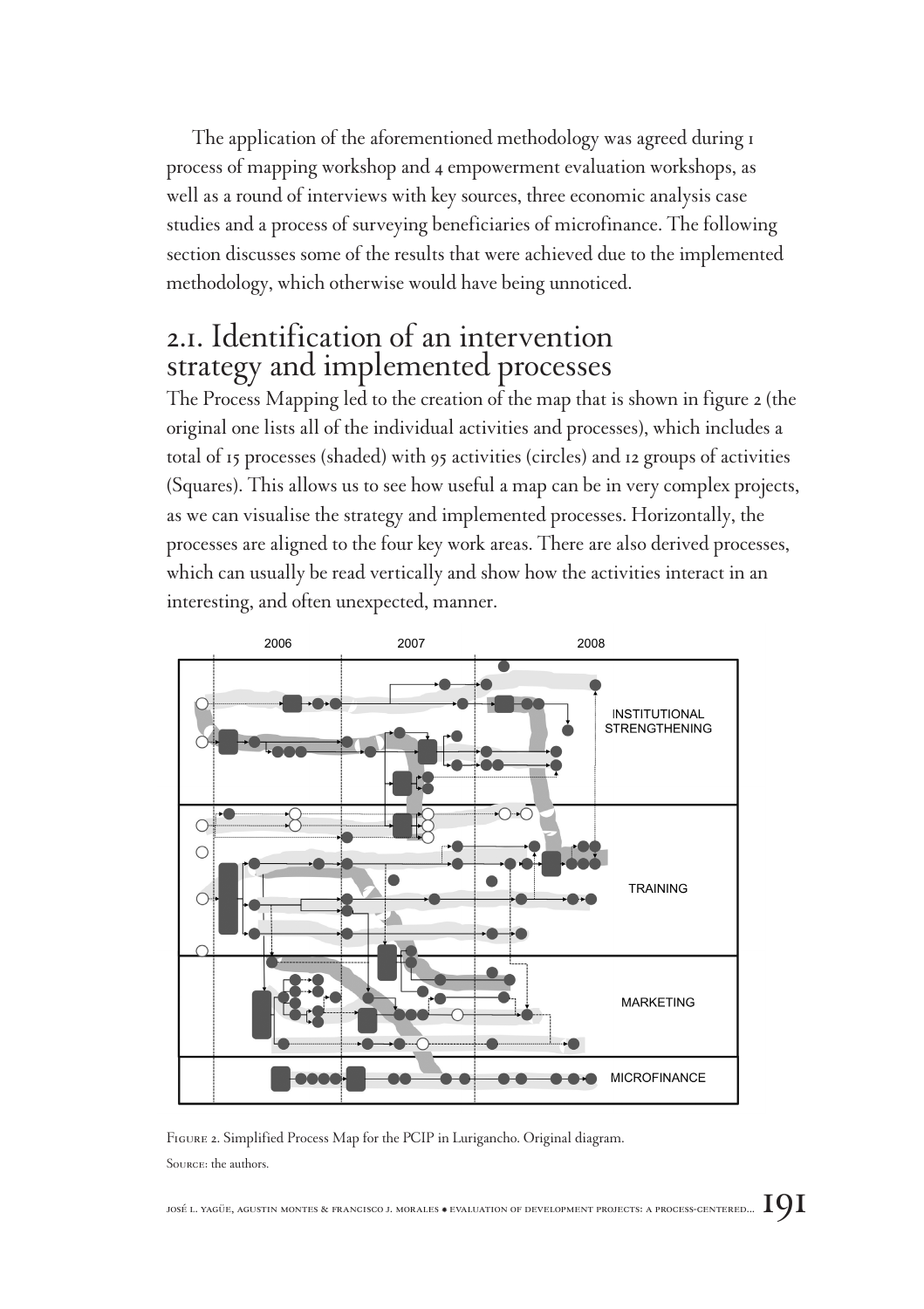These processes and their interdependencies form the actual intervention strategy, can be compared to the original strategy in the formulation document. The construction of the map involved the project team, and also an initial learning with regards to the replication of the methodologies that were developed and their appropriateness.

The scope of the social development was changed in the second year of the project because it did not include marketing actions. The beneficiaries demanded these in order to prove that their training provided results. The map clearly shows how this resulted into a large block of processes that are also linked to the training and microfinance, creating vertical secondary processes. These processes began to show how organisations were created and consolidated, starting from the training groups, the marketing activities, and the support that credit provided for their initial activities. So, it helped to evaluate the effectiveness of the rescoping and its importance with regards to the strategy.

The processes about the institutional strengthening also showed how the work that was built up during the first two years, with ongoing training and awareness activity, culminated in the third year when several of the municipalities that were aware of the methodology chose to replicate it. In figure 2 these are shown in an almost vertical process that links this area with that of training, nearly towards the end of the programme. The dynamic displayed to the project team a sense of the effective interconnections of their activity and how to position their activity in other projects.

If we examine the area of training, at the top there is a process that is hardly aligned to any others. This corresponds to training in managing livestock through conventional techniques: seminars and 1-day workshops. Underneath, we can see a series of processes that are extremely connected and correspond to the training offered through the Urban Agriculture School. Here, the mapping process facilitates the creation of evaluation questions by providing more meanings and making them more precise: Before a standard question such as 'to what extent have the results being achieved in the area of training?' we can now ask the question 'to what extent has the Urban Agriculture School been suitable for training, compared to other conventional methods?' We will use the answer to this question as a second example.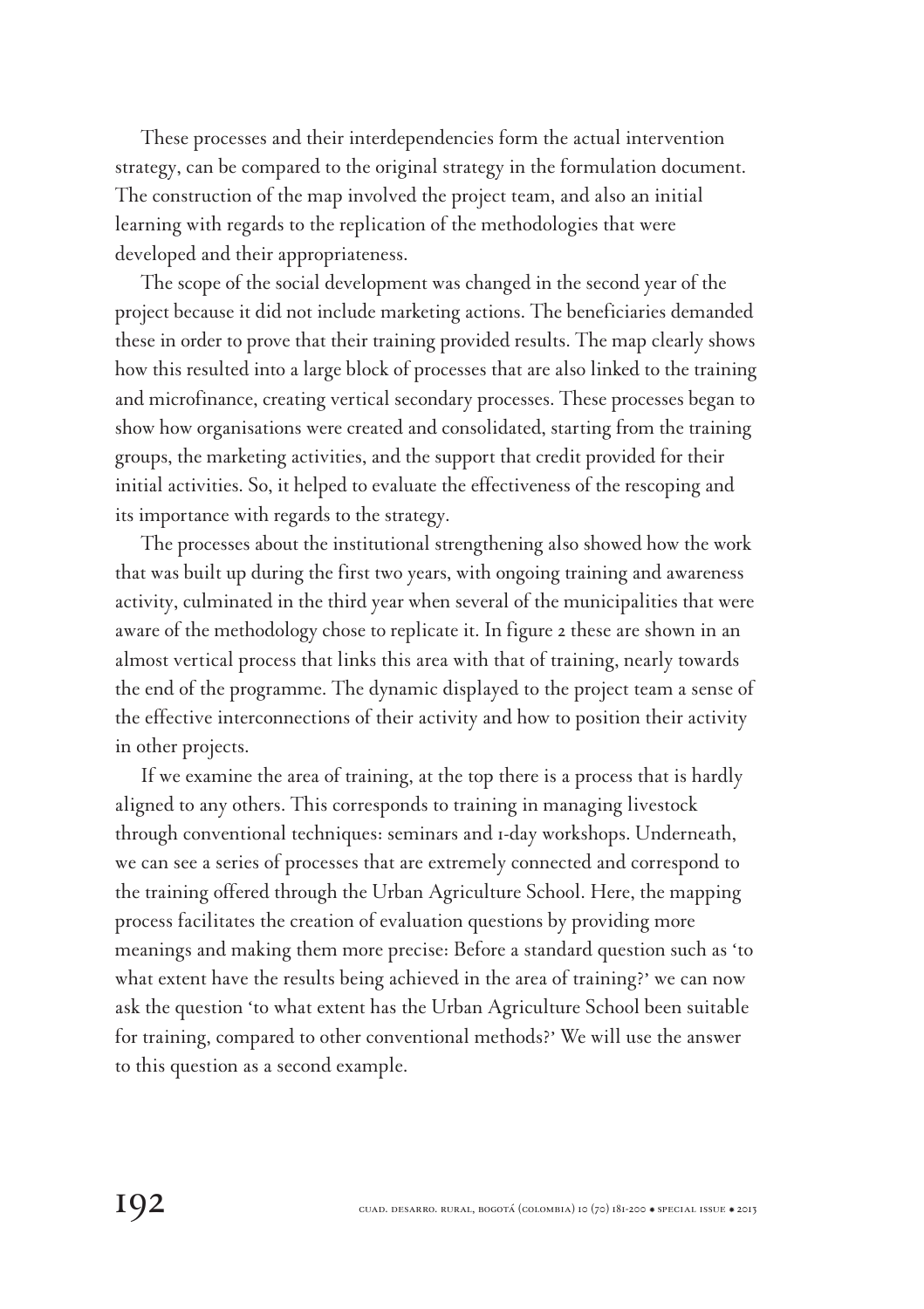## 2.2. The empowerment of beneficiaries through the School of Urban Agriculture

If we examine chart 1, the data that summarize the participation in training activity could, from a results-focused point of view, suggest that the conventional livestock management training was more successful, with a higher number of different participants (162 compared to 86) and a higher retention rate (58% compared to 48%).

|                                |      | LIVESTOCK TRAINING URBAN AGRICULTURE | <b>ENTREPRENEURIAL</b> |
|--------------------------------|------|--------------------------------------|------------------------|
|                                |      | <b>SCHOOLS</b>                       | TRAINING               |
| $N0$ of 1-2 day workshops      | 9    |                                      | 2                      |
| $N^{\Omega}$ of I week courses |      | 11                                   |                        |
| Average of participants        | 24.7 | 13.9                                 | 22.5                   |
| $No$ of participants (total)   | 247  | 167                                  | 135                    |
| % retention                    | 58%  | 43%                                  | 81%                    |
| Nº intensive participants      | 27   | 15                                   | 16                     |
| Nº non-repeat participants     | 162  | 86                                   | 70                     |

CHART 1. Results of the training processes that were carried out. Original diagram.

Source: the authors.

However, the process map allows us to identify how the training, through the Urban Agriculture Schools, has been one of the biggest successes of the project: organising and consolidating two organisations of producers who have access to new markets, with an illustrative effect with regards to organic management, and with the support and acknowledgement of the municipality.

When the empowerment evaluation workshops are applied to these two organisations (note that they are only applicable to formal groups who are able to continue their activities, and subsequently are able to incorporate what they learned, and they are compared to the results of the workshop carried out with another livestock organisation that had not been created through a project, in which the members had benefited from conventional training, the results are clear. We can compare in Figure 3 how the sense of the organisation was included in the mission of one of them, and consequently its continuity, and the fact that it connected with many of the processes that were developed (identified in the circles). In contrast, in the second organisation, its mission reflects a personal view from each individual producer, and hardly connects with any other processes in the project.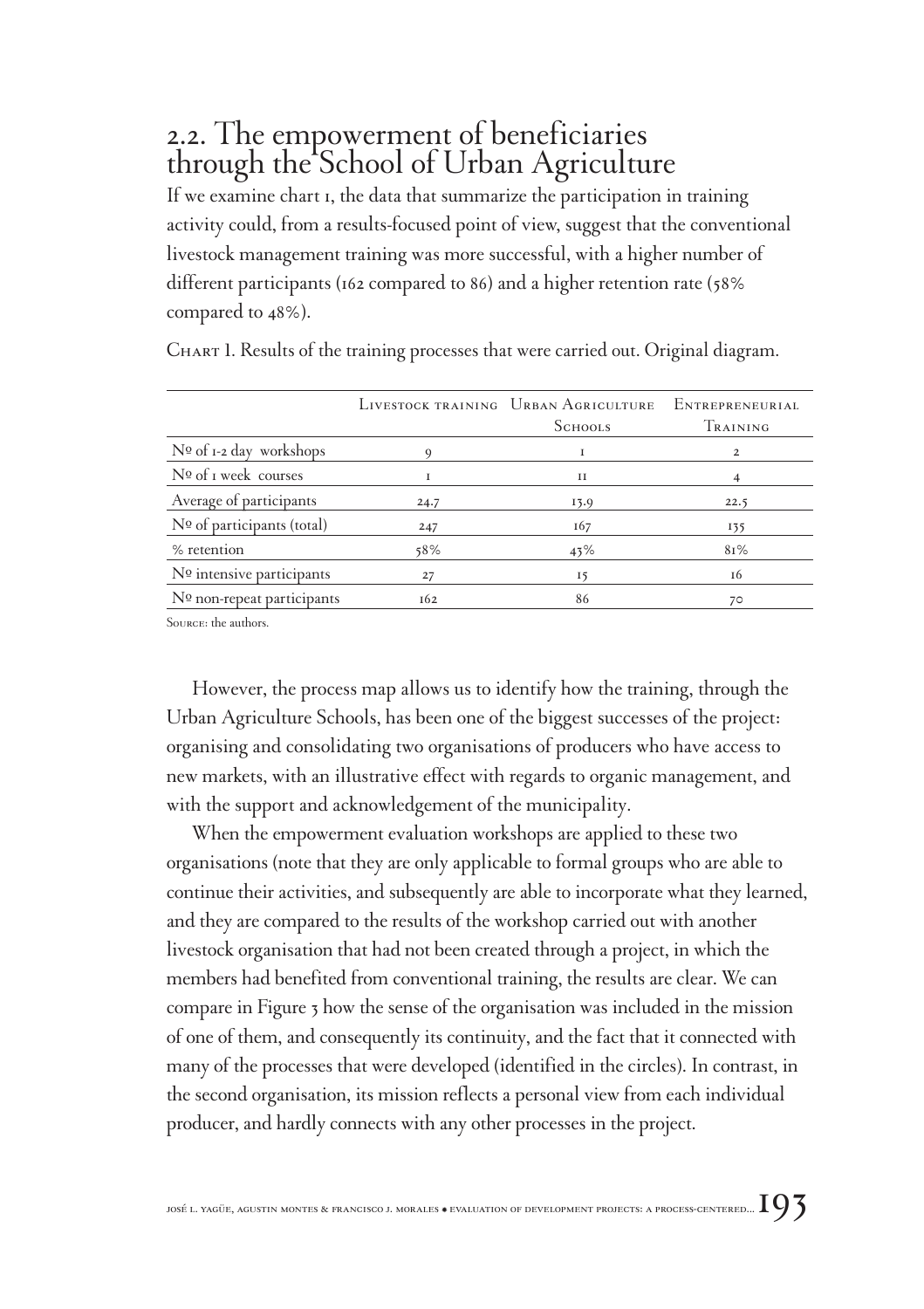

Figure 3. A mission diagram created by the two organisations of producers in the Empowerment Evaluation workshop and its relationship between the identified processes (circled). Source: the authors.

The small group of intensive participants in the Urban Agriculture Schools is faithfully reflecting the achievements of the intervention strategy that was carried out: it provides a showcase for its communities with reference to what could be achieved with some training, organisation and positioning in the market. These participants valued the fact that they were offered to receive an integrated package, with training, assistance, microfinance etc., which has allowed them to learn and, more importantly, to organize themselves to enter into the market.

The group provides a highly valued bloc that does not leave its beneficiaries with the feeling of being abandoned after each individual activity, since it works on the social and business organisation among its participants. In fact, the majority of the participants on the business management course were from these two groups. In contrast, if we examine the results of the Saracoto pig breeders group, we see how the output from the participative evaluation workshop does not correspond with an implemented strategy, rather a desired strategy, and how the processes that are involved support the foundations, but in a less effective manner.

As a consequence, an initial evaluation based on the results that could be of scarce results with respect to the number of beneficiaries that participated, becomes more positive as a result of their participation in different processes that provide them sustainability. In terms of the evaluation and learnings, it is obvious that it clarifies where to prioritise future interventions.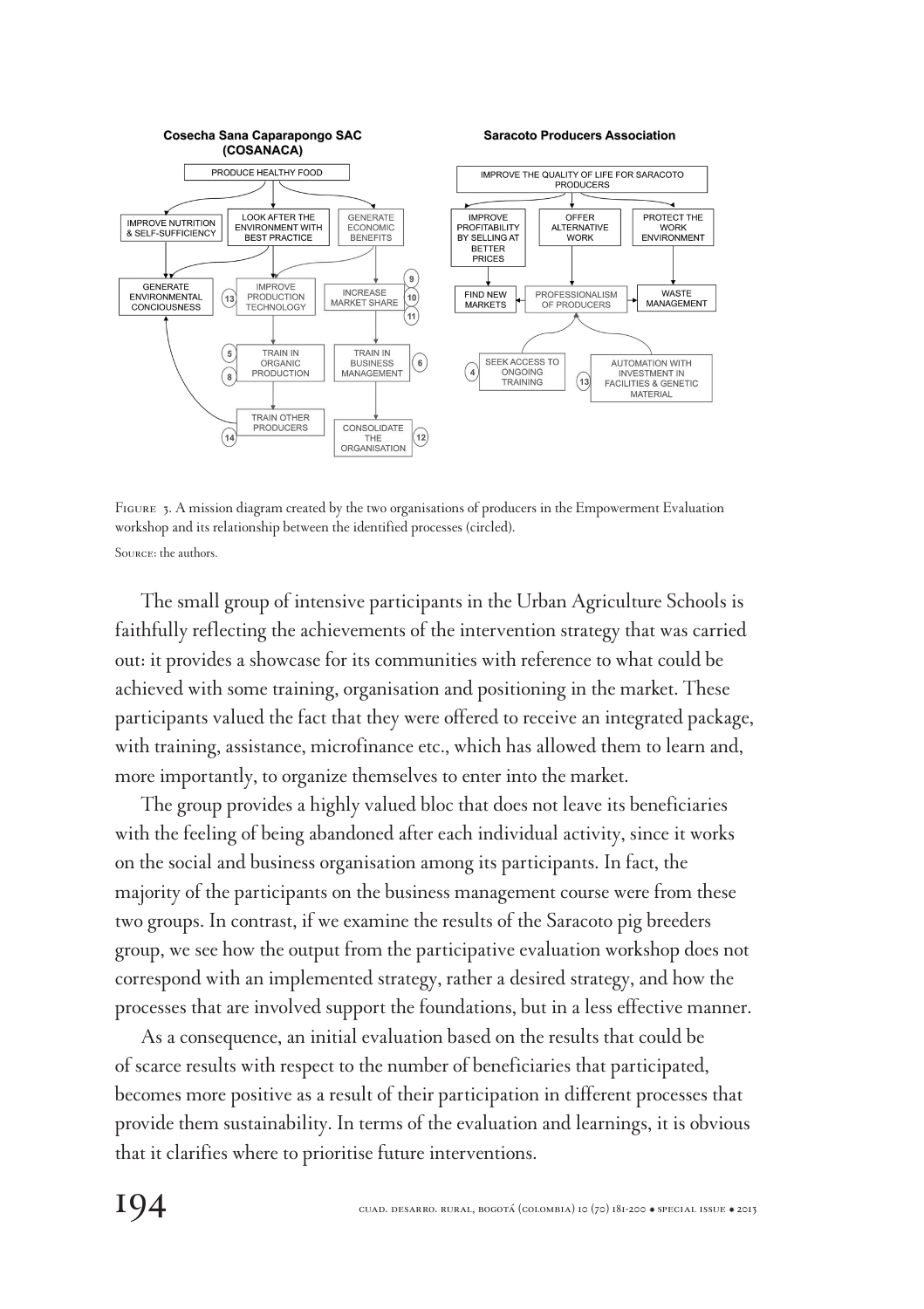We can therefore see how the combination of tools allows us to obtain a deeper analysis linked to the processes and participation of actors, as well as making them participants in the learning process generated by the evaluation.

## Conclusion

This case of study adopts a methodological approach, based on direct and joint participation between the actors involved in the project, whose objective is to provide a judgement from the perspective of the local learning generated through the implemented processes. This judgment is applied to the measured results, allowing a better estimation of the real impact and the sustainability of them, on the basis that they must be closely linked to processes activated by the project and that they have continuity with the stakeholders that remain in the territory. Therefore, it broadens and complements the traditional perspective of accountability.

In order to achieve this, it has been particularly useful to combine the evaluation tools and methods, and, in particular, to include the process of mapping and the empowerment evaluation in a standard methodology of evaluation questions.

The Process Mapping is particularly effective in the structuring phase. First, it helps with the self-teaching of the project team, as it helps them to visualise the activities that take place outside of the planned strategy. This allows them to identify the processes that are really taking place as a logical result of the evaluation, and whether they fit in with what was planned. Secondly, it feeds into the subsequent stages of the evaluation, as it helps to formulate better evaluation questions and focus the criteria and indicators that need to be obtained. Furthermore, it is fundamental in an evaluation based on learning, because it allows the visualisation of routes that subsequent projects can follow, fairly autonomous processes, sequences, etc.

The resulting map of process shows the adaptation of the intervention strategy created due to the changing environment that all the community development processes face. In this sense, it should be considered as an input for future learning that reflects how sustainable the results can be achieved. This map provides the foundations for creating future proposals. It serves as a comparison for other evaluation tools, and provides relevant information when it comes to reproduce processes in other projects.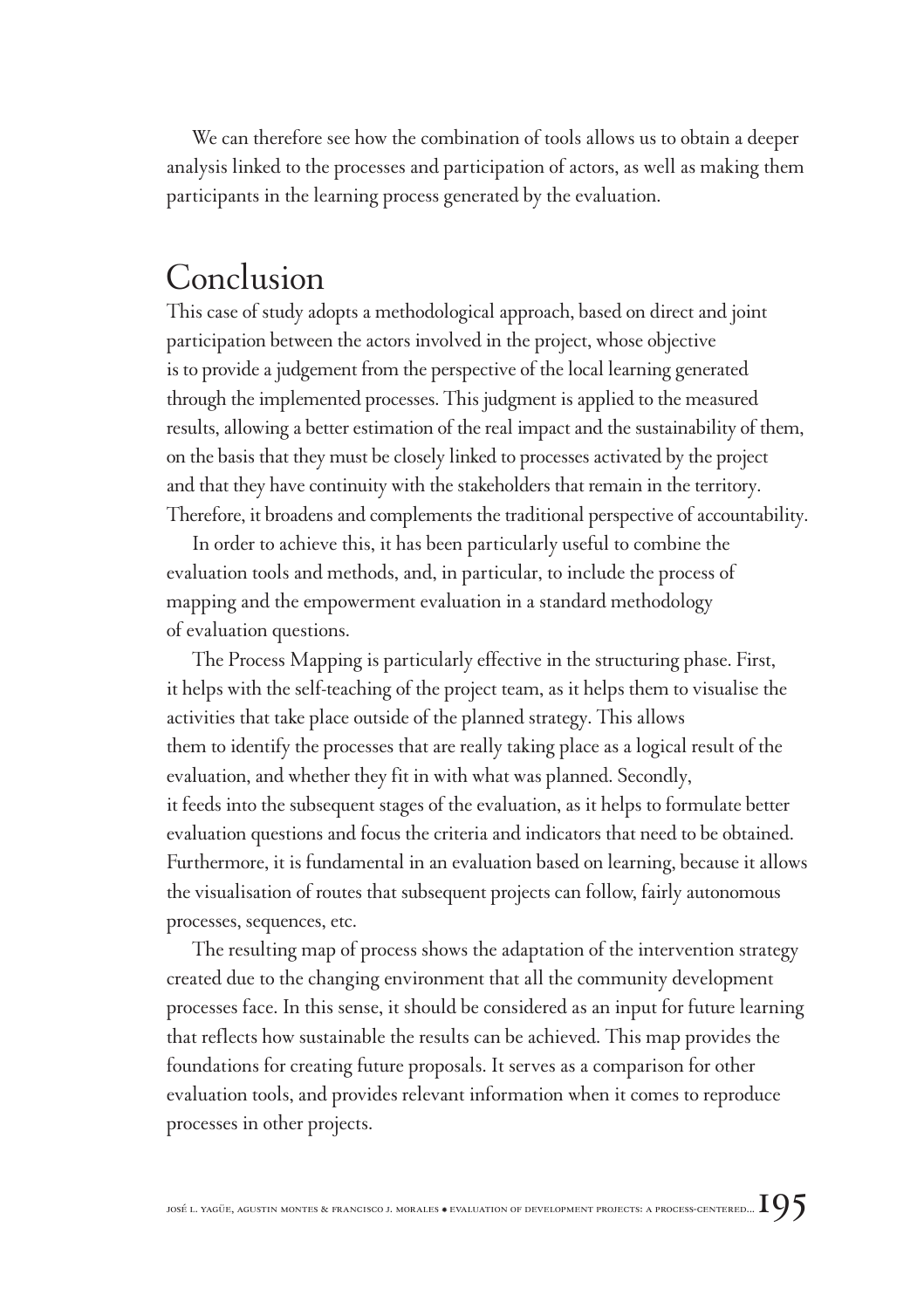The approach of empowerment evaluation complements other participative tools by describing how those processes, which were generated, are perceived by the actors who take part. However, this approach also helps to promote the sustainability of those processes by working with the organisations involved that can continue them, adapt them or replicate them. In this case, it is ensured that the evaluation process is aligned to the project in order to contribute to the general sustainability of the project, beyond the evaluation.

It is necessary to examine the application of the combined methodologies by considering new case studies, in order to validate how easy it can be adapted to other types of development projects, as well as its suitability with regard to the requirements of funders. However, what was experienced shows how a suitable combination of tools can transform the evaluation exercise into an active part of the final development project, and how it can change the weight of the results from the activity processes, and their sustainability through the actors involved.

## References

- Alier, J. L., Cazorla, A., De los Ríos, I., & De Gracia, J. J. (1999). *Metodología para identificar proyectos en un ámbito público regional: El PRISMA de la Comunidad de Madrid. En homenaje a D. Ángel Ramos Fernández (1926-1998), Tomo II.* Madrid, España: Real Academia de Ciencias Exactas, Físicas y Naturales.
- Barder, O., & Birdsall, N. (2006). *Payments for Progress: A Hands-Off Approach to Foreign Aid* (p. 24). Washington D.C, US: Center for Global Development.
- Birdsall, N., & Savedoff W.D. (2010). *Cash on Delivery: A New Approach to Foreign Aid. (With an Application to Primary Schooling).* Washington, D.C, US: Center for Global Development.
- Birdsall, N., Mahgoub, A., & Savedoff, W.D. (2010). *Cash on Delivery: A New Approach to Foreign Aid.* Retrieved from http://www.cgdev.org/files/1424603\_ file\_CashDelivery\_FINAL.pdf
- Cazorla, A. (2004). *Trabajando con la gente. Modelos de Planificación del Desarrollo Local y Rural.* Madrid, España: Universidad Politécnica de Madrid.
- Cazorla, A., De Gracia, J. J., & Trueba, J. I. (1995). *Proyectos empresariales. Formulación, evaluación.* Madrid, España: Mundi Prensa.
- Cazorla, A., & De los Ríos, I. (2012). *Rural Development as "Working With People": a proposal for policy management in public domain.* Madrid, España: Universidad Politécnica de Madrid.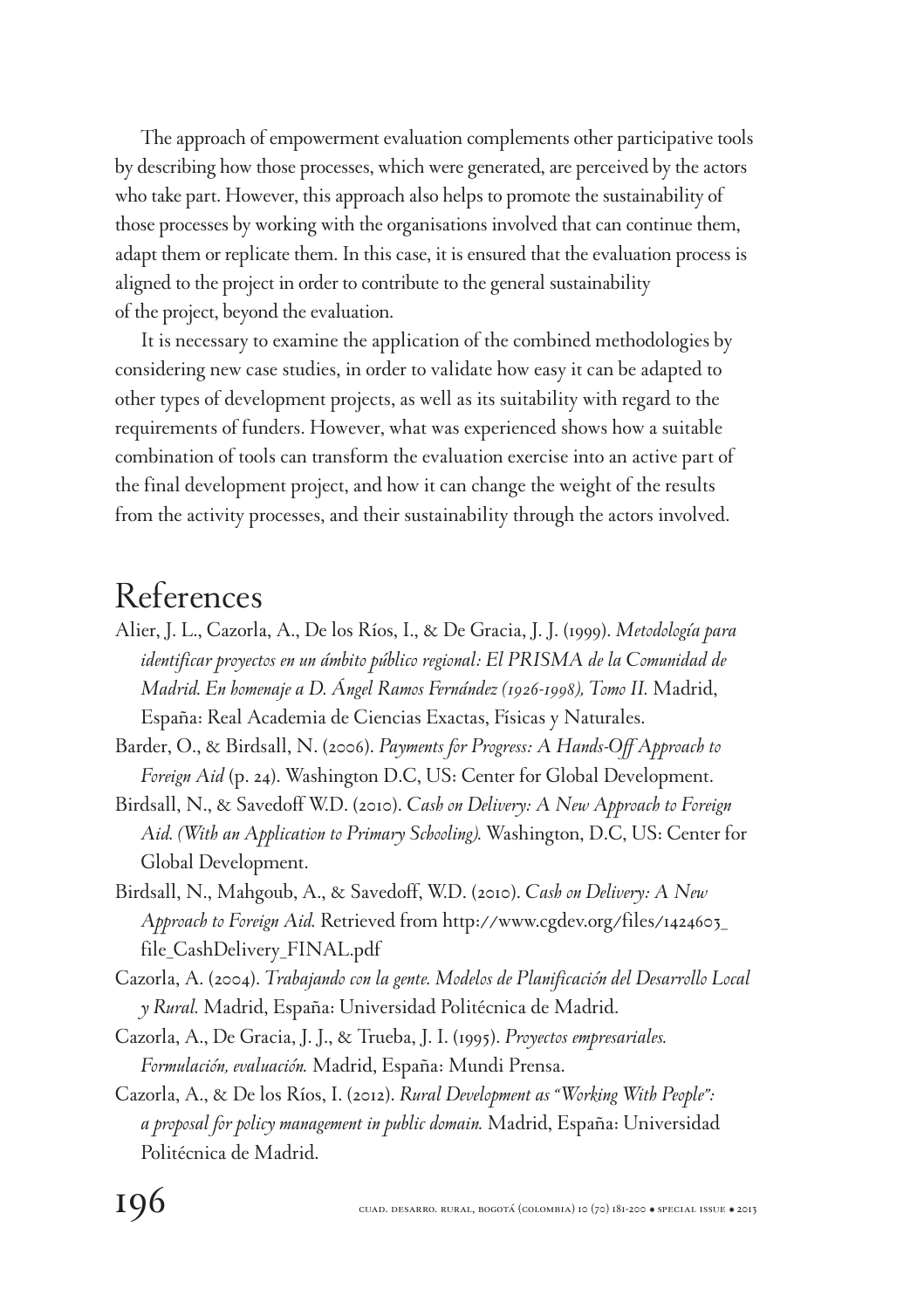- Cazorla, A., De los Ríos, I., & Yagüe, J. L. (2011). *Trabajando con la gente en los proyectos de desarrollo rural: una conceptualización desde el Aprendizaje Social. En Modelos para el desarrollo rural con enfoque territorial en México* (Parte I)*.* Puebla, México: Colegio de Postgraduados.
- Cazorla, A., & Friedmann, J. (1995). *Planificación e ingeniería: Nuevas tendencias. Taller e Ideas.* Madrid, España: Universidad Politécnica de Madrid.
- Chambers, R. (1983). *Rural development: Putting the last first.* London, UK: Longman.
- Chambers, R. (1994). The origins and practice of Participatory Rural Appraisal. *World Development, 22* (7), 953-969.
- Chambers, R. (1995). *Rural appraisal: Rapid, relaxed and participatory*. (p. 68) Brighton, UK: Institute of Development Studies.
- Commission of the EU (1994). *The MEANS collection: Evaluating socio-economic programmes.* Luxembourg: Office for Official Publications of the European Communities.
- De Janvry, A., & Sadoulet, E. (2004). *Hacia un enfoque territorial del desarrollo rural. Cuarto Foro Temático Regional de América Latina y el Caribe.* San José, Costa Rica: Banco Mundial.
- Díaz Puente, J. M., Yagüe, J. L. & Afonso, A. (2008). Building Evaluation Capacity in Spain: A Case Study of Rural Development and Empowerment in the European Union. *Evaluation Review, 32* (5), 478-506.
- Díaz-Puente, J. M., (2003). *Diseño y aplicación de un modelo para el seguimiento y evaluación del desarrollo rural en la UE*. PhD diss. Madrid, España: Universidad Politécnica de Madrid.
- Díaz-Puente, J. M., Cazorla, A. & Dorrego, A. (2007). Crossing national, continental and linguistic boundaries: Toward a worldwide evaluation research community in journals of evaluation. *American Journal of Evaluation, 28* (4), 299-415.
- Earl, S., Carden, F., & Smutylo, T. (2001). *Outcome Mapping: Building Learning and Reflection into Development Programs.* Ottawa, Canada: International Development Research Centre.
- Fenton, E. (2007). Visualizing Strategic Change: The role and impact of process maps as boundary objects in reorganization. *European Management Journal, 25* (2), 104-117.
- Ferrero, G. (2003). *De los proyectos de cooperación a los procesos de desarrollo. Hacia una gestión orientada al proceso. PhD diss.* Valencia, España: Universidad Politécnica de Valencia.

Fetterman, D., (2001). *Foundations of Empowerment Evaluation.* California, US: Sage.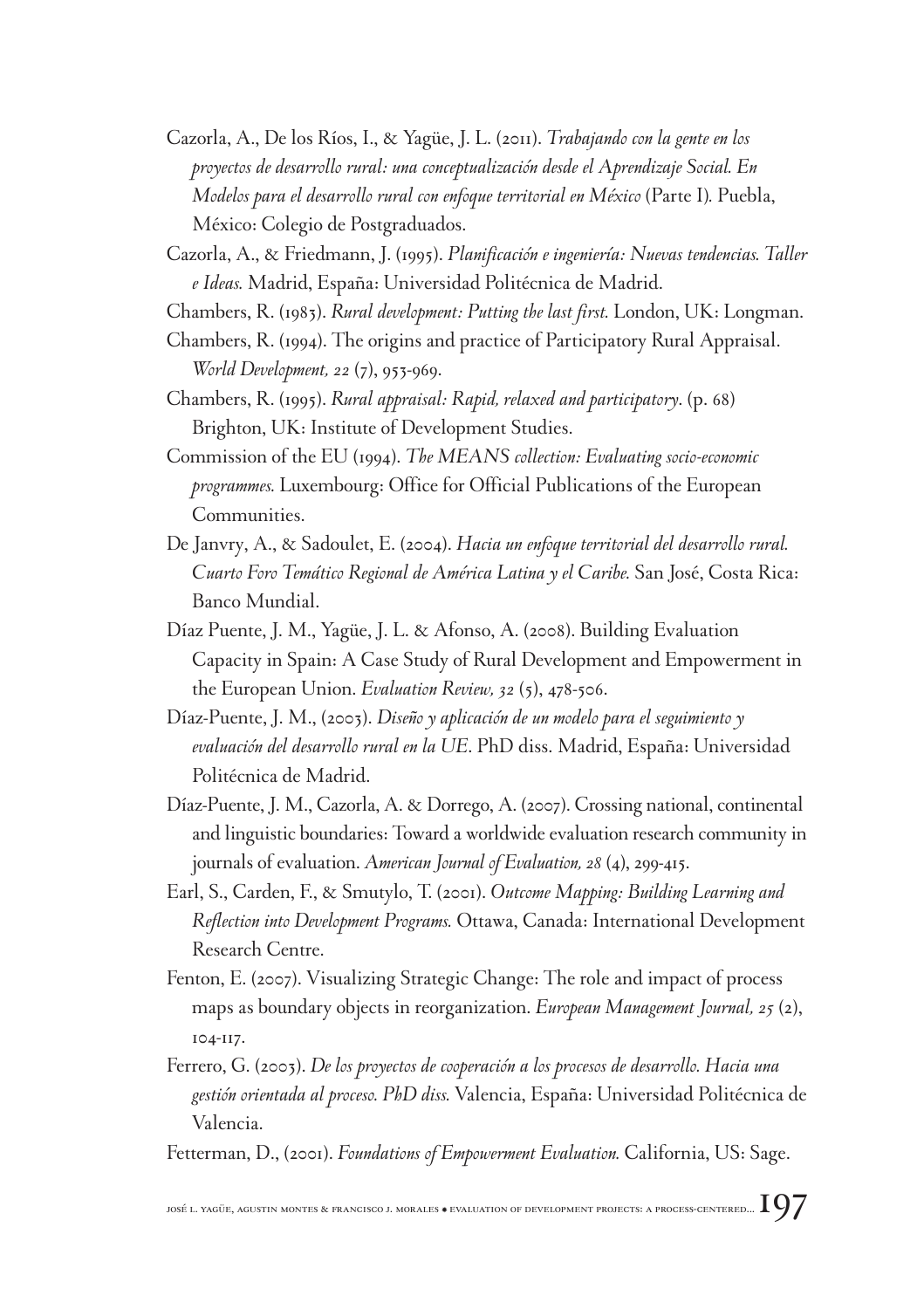- Fetterman, D., & Cazorla, A. (2007). *Empowerment Evaluation: Metodología para el seguimiento de programas y proyectos.* Madrid, España: Cazorla.
- Fetterman, D., & Wandersman, A. (2007). Empowerment Evaluation: Yesterday, today, and tomorrow. *American Journal of Evaluation 28* (2), 179-198.
- Fetterman, D. M., Kaftarian, S. J., & Wandersman, A. (1996). *Empowerment Evaluation: Knowledge and Tools for Self-Assessment & Accountability.* California, US: Sage.
- Friedmann, J. (1993). Toward and Non-Euclidean Mode of Planning. *Journal of American Planning Association, 59* (4), 482-485.
- Geilfus, F. (1997). *80 Herramientas para el desarrollo participativo: diagnóstico, planificación, monitoreo, evaluación.* San Salvador, República del Salvador: Instituto Interamericano de Cooperación para la Agricultura.
- Green, J., & Caracelli, V. (1997). Advances in mixed-method evaluation: The challenges and benefits of integrating diverse paradigms. *New Directions for Evaluation, 74*, 5-17.
- Hidalgo Capitán, A. L. (1998). *El pensamiento económico sobre desarrollo: de los mercantilistas al PNUD.* Huelva, España: Universidad de Huelva.
- Hishigsuren, G. (2007). Evaluation mission drift in microfinance: Lessons for programs with social mission. *Evaluation Review, 31* (3), 203-260.
- Kirkhart, K. (2000). Reconceptualizing evaluation use: An integrated theory of influence, in The expanding scope of evaluation use. *New Directions for Evaluation, 88*, 5-24.
- Lawrenz, F., & Huffman, D. (2002). The archipelago approach to mixed method evaluation. *American Journal of Evaluation, 23* (3), 331-338.
- Matsumoto, I.T., Stapleton, J., Glass, J., & Thorpe, T. (2005). Use of process maps to develop a management briefing sheet for a design consultancy. *Engineering Construction & Architectural Management, 12* (5), 458-469.
- Millers, W., & Lennie, J. (2005). Empowerment evaluation. A practical method for evaluating a national school breakfast program. *Evaluation Journal of Australasia, 5* (2), 18-26.
- OIT. (1976). *Employment growth and basic needs: a one world problem*. Geneva: International Labour Office.
- Patton, M. Q., (2001). Foreword in Earl, S., Carden, F. & Smutylo, T: *Outcome Mapping. Building Learning and Reflection into Development Programs.* Ottawa, Canada: International Development Research Centre.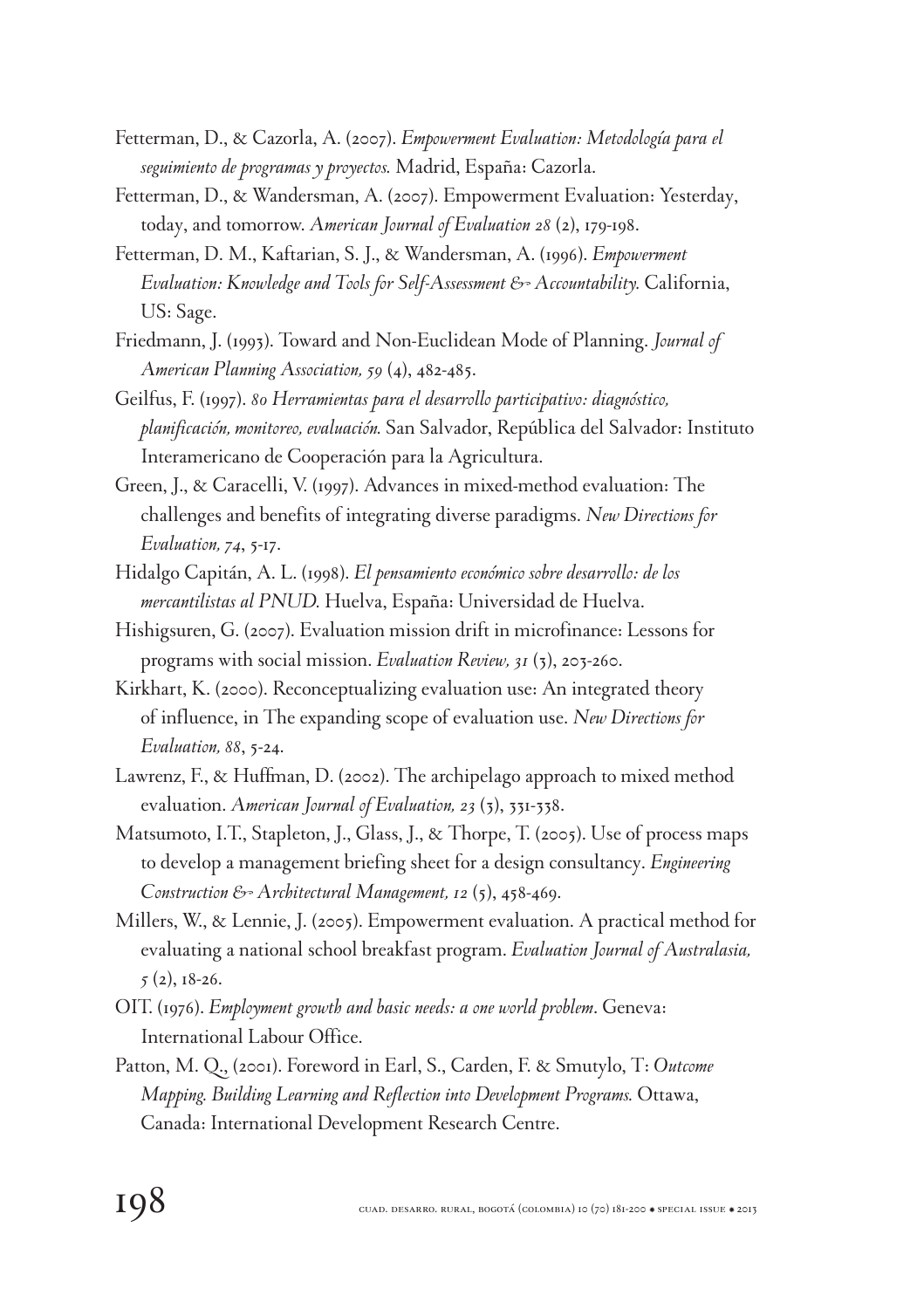- Pojasek, R. B. (2005). Understanding processes with hierarchical process mapping. *Environmental Quality Management, 15* (2), 79-86.
- Prain, G. (2006). Urban Harvest: a CGIAR global program on urban and periurban agriculture. *Food & Fertilizer Technology Center. Extension Bulletin*, 575, 14-36.
- Rogerson, A. (2011). *What if development aid really rewarded results? Revisiting the cash-on-delivery (COD) aid model* (p. 6)*.* Paris, France: OECD Development Co-operation Directorate.
- Salvo, M., Arce, B. & De los Ríos l. (2006). Integración de las entidades locales en la promoción del desarrollo rural local consideraciones para Latinoamérica desde la experiencia del Cono Este de Lima (Perú). In AEIPRO (Ed.), *Proceedings of the X International Congress on Project Engineering*. Valencia, España: AEIPRO.
- Sen, A. (1983). Los bienes y la gente. *Comercio Exterior, 33* (12), 1115-1123.
- Sen, A. (2004). Elements of a Theory of Human Rights. *Philosophy & Public Affairs*, *32* (4), 315-356.
- Singh, K. (2001). Handing over the Stick: The Global Spread of Participatory Approaches to Development. In Edwards & Gaventa (Eds.) *Global Citizen Action.* Boulder, US: Lynne Rienner Publishers.
- Streeten, P. (1986). *Lo primero es lo primero: satisfacer las necesidades humanas básicas de los países en desarrollo.* Madrid, España: Tecnos.
- Taut, S. (2007). Studying self-evaluation capacity building in a large international development organization. *American Journal of Evaluation, 28* (1), 45-59.
- UD-NORAD. (1997). *Evaluación de proyectos de ayuda al desarrollo. Manual para evaluadores y gestores.* Madrid, España: IUDC-CEDEAL.
- Ul Haq, M. (1995). *Reflections on Human Development.* New York, US: Oxford University Press.
- UNO. (2002). *Monterrey Consensus of The International Conference on Financing Development.* Retrieved from www.un.org/esa/ffd/monterrey/ MonterreyConsensus.pdf
- UNO. (2005). *Declaración de París sobre la Eficacia de la Ayuda al Desarrollo.* Retrieved from http://www.oecd.org/dataoecd/53/56/34580968.pdf
- UNO. (2008). *Programa de Acción de Accra. Tercer Foro de Alto Nivel sobre la Ayuda al Desarrollo.* Retrieved from http://www.oecd.org/dataoecd/58/19/41202043.pdf